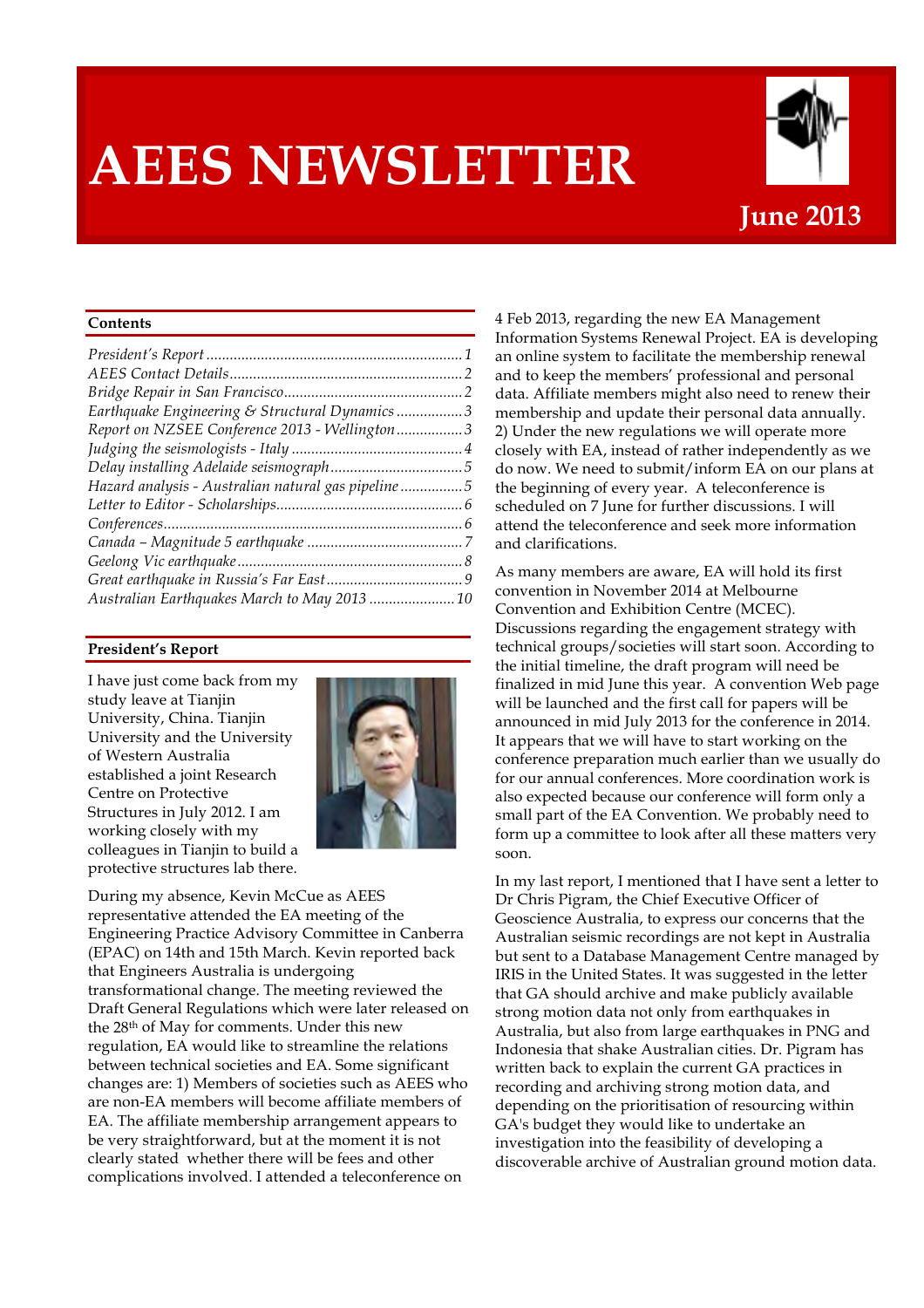As we discussed in the last AGM, with the suggestion by an AEES past-President Bill Boyce, we will offer a scholarship up to \$3000 per year to suitably qualified postgraduate or undergraduate honours students in an Australian University, undertaking research related to earthquake engineering or seismology that is consistent with the objective of AEES. The scholarship announcement has been circulated in EA newsletters, and is also available on the AEES home page.

Sharon visited Tasmania and inspected a number of venues and sites for our annual conference and functions this year. The venue has been finalized and the conference preparation is well underway. The abstract submission has just been closed. Kevin has contacted a few people for possible supports, sponsorship, and technical tours. Sharon will work out the conference and social program based on the number of participants. I am sure it will once again be a small but very fruitful and enjoyable event. I am looking forward to seeing as many of you as possible in Tasmania in November.

Hong Hao

AEES President

#### **AEES Contact Details**

PO Box 4014, McKinnon P.O. VIC 3204

email: sandersonsec@bigpond.com Tel: 0414 492 210

Website: www.aees.org.au

#### **The 2011/12 AEES Committee**

| President:                  | Prof Hong Hao, UWA              |
|-----------------------------|---------------------------------|
| Secretary:                  | Paul Somerville, Risk Frontiers |
| Treasurer:                  | Mark Edwards, GA                |
| Committee members:          | Helen Goldsworthy, Melb Uni     |
| <b>IAEE</b> Representative: | Prof Hong Hao, UWA              |
| Secretariat:                | Sharon Anderson                 |
| Editor:                     | Kevin McCue, CQU                |
| Webmaster:                  | Adam Pascale, ES&S              |

#### **State Representatives**

Victoria Gary Gibson, ES&S New South Wales (Michael Neville) Tasmania Angus Swindon ACT Mark Edwards South Australia David Love Western Australia Hong Hao Northern Territory tba

Queensland Russell Cuthbertson, ES&S

#### **Bridge Repair in San Francisco**

Bay Bridge repair could cost \$5M-\$10M

*SMH May 9, 2013 by JASON DEAREN*

The planned repair for broken seismic safety rods on the new span of the San Francisco-Oakland Bay Bridge (Ed. damaged in the 1989 Loma Prieta earthquake) could cost between \$5 million and \$10 million, a state transportation official said Wednesday.

Officials still don't know whether the repair will be done in time for the span's scheduled Labor Day opening, but say it's still possible. A decision is expected May 29.

California Transportation Commission Executive Director Andre Boutros told a meeting of the Bay Area Toll Authority that the repair for the 32 snapped rods involves installing steel saddles.

The saddles would be placed over the base of the seismic shock absorber that was initially intended to attach to the bridge by the rods. About 430 steel cables covered in concrete will tie down the saddles. Another repair option would have been more expensive.

Officials said they aren't taking short cuts in an attempt to get the bridge opened on schedule.

"We're dealing here with not only engineering concerns but public confidence, and public confidence has taken a beating over the last few weeks, and we are mindful of that," said Steve Heminger, executive director of the Metropolitan Transportation Commission.

Bridge officials Wednesday also sent a letter to the Federal Highway Administration requesting an independent review of the California Department of Transportation's investigation into the broken rods, and the chosen fix.

The rods connect earthquake safety devices called shear keys to the deck of the bridge and a large concrete cap. Shear keys are like big, steel shock absorbers that help control swaying during an earthquake.

The new bridge, which is replacing a span damaged during the 1989 Loma Prieta earthquake, is already years late in opening and billions of dollars over budget.

Documents released last month by the California Department of Transportation show its inspectors found structural integrity issues with some of the rods several years ago, before they were installed.

The documents were unclear about whether the problems were remedied before the rods were delivered and installed, but official later said they were. The inspectors noted that they failed elongation tests for structural integrity and said they were concerned about the quality of work by the company that galvanized them to prevent corrosion.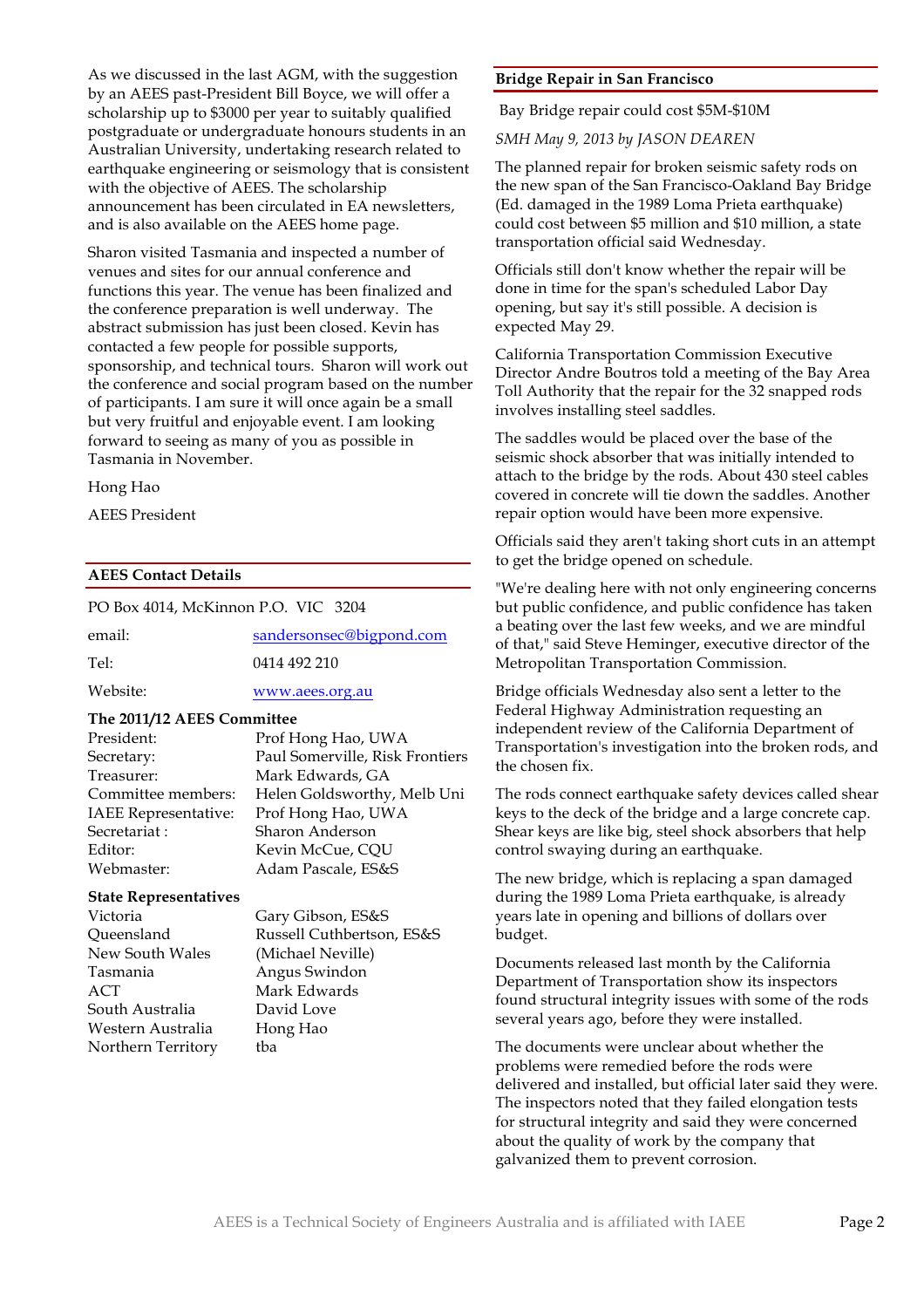According to a metallurgists' investigative report released Wednesday, the steel in the broken rods was "found to be less than ideal."

The report said the hydrogen corrosion in the rods could have been discovered earlier if Caltrans had required tougher tests. The agency is developing new requirements that would require more testing in the future.

Crews also are testing bolts installed in shear keys on other parts of the bridge. So far there have been no signs of weakness, Heminger said.

Also, bridge crews are developing further "wet tests" to address concerns that bolts might corrode in the future.

"After the wet tests we'll know whether these bolts are OK or not, and those that are not we're going to rip them out and replace them," Marwan Nader, a bridge structural engineer working on the repairs, said.

#### **Earthquake Engineering & Structural Dynamics**



*Edited By: Anil K. Chopra, Peter Fajfar, Masayoshi Nakashima*

THESE EARLY VIEW ARTICLES ARE NOW AVAILABLE ON WILEY ONLINE LIBRARY

#### **Research Articles**

Experimental study of the seismic behavior of partially concrete-filled steel bridge piers under bidirectional dynamic loading. by *Huihui Yuan, Ji Dang and Tetsuhiko Aoki*

Optimal design of an equipment isolation system with nonlinear hysteretic behavior. by *Anna Reggio and Maurizio De Angelis*

Dynamics of inelastic base-isolated structures subjected to analytical pulse ground motions. by *Michalis F. Vassiliou, Anastasios Tsiavos and Božidar Stojadinović*

SOFIE project – 3D shaking table test on a seven-storey full-scale cross-laminated building. by *Ario Ceccotti, Carmen Sandhaas, Minoru Okabe, Motoi Yasumura, Chikahiro Minowa and Naohito Kawai*

*Blind modal identification of output-only structures in timedomain based on complexity pursuit*. by Yongchao Yang and Satish Nagarajaiah

© John Wiley & Sons, Ltd.

#### **Report on NZSEE Conference 2013 - Wellington**

*by Gary Gibson UniMelb and ES&S* 

The New Zealand Society for Earthquake Engineering annual conference is always a useful and enjoyable meeting, but the 2013 meeting was exceptional.

Rather than the normal format of three half-days (Friday afternoon, Saturday and Sunday morning) plus a Saturday afternoon excursion, this year the meeting went for three full days from April 26 to 28. It was held in the excellent Michael Fowler Centre in central Wellington.

More than 600 people attended the conference, some 50% more than normal. About five people represented Australia, fewer than normal.

The standard was set in the conference opening ceremony, when the Mayor of Wellington City, Celia Wade-Brown, gave an inspiring presentation on the role of local government in risk mitigation.

About half of the conference time was spent in single session keynote addresses, invited presentations or forum sessions. All were excellent.



*NZSEE President Stefano Pampanin (right) and immediate past-President Peter Wood, on stage at NZSEE2013.*

The keynote addresses were by Mary Comerio (UC Berkeley, USA) on *Resilience: An Engineering Challenge,*  Prof Sudhir Jain (Director of IIT, India and President Elect, IAEE) on *Earthquake Engineering on the Modern World,* and Claudio Moreno (University of Padova, Italy) on *Retrofit of Heritage Buildings.*

Invited presentations were by John Hare on earthquake engineering in New Zealand, Jerome Sheppard and Dave Brunsdon on earthquake assessment of school buildings, Kelvin Berryman on the Canterbury earthquake sequence, Russ Van Dissen on earthquake hazard about Wellington, Adrian Regnault on learning from Canterbury earthquakes to strengthen building performance, Bruce Chapman on conserving our built heritage, and Rod Cameron and Peter Kinley on a disaster rebuild model for infrastructure.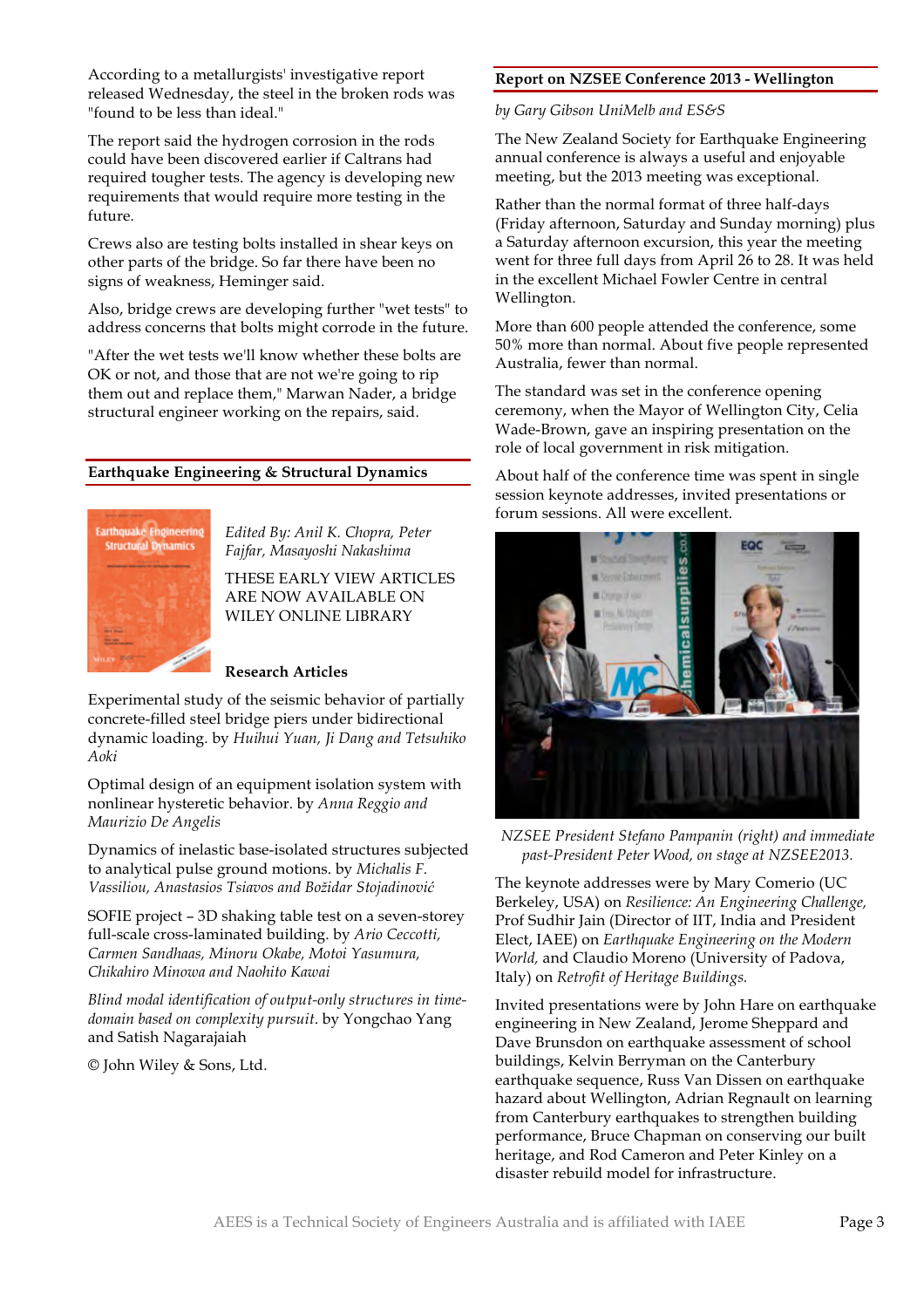The forums held were on *Satisfying New Zealand's Appetite for Earthquake Risk*, and *Heritage Building's: What are the New Realities?*

A total of 60 specialist papers were presented in three parallel sessions, including one by our Helen Goldsworthy on displacement-based assessment.

The standard of posters was particularly good.

Saturday afternoon provided a choice of activities, including a memorable tour of the geological setting of Wellington by Russ Van Dissen, followed by visits to several buildings of earthquake significance by David Wood, Peter Holden, Gary Layfield and Alistair Cattanach.

This was an exceptional conference that showed the changes resulting from the Canterbury earthquakes. For Australians interested in any aspect of earthquakes, the short flight to New Zealand for the NZSEE conference is a very good investment.

#### **Letter to Editor re NZSEE Conference**

Good afternoon Kevin Good to hear from you; we missed you at the Conference.

Yes, we are receiving complementary comments on the material presented at the Conference, particularly as invited speakers were able to provide their thoughts on lessons learnt from Christchurch and how they are influencing current developments. The Government has accepted most of the recommendations from the Canterbury Earthquakes Royal Commission so real effort is being inputed into developing or amending guidelines, through tochanges in legislation.

Conference presentations, particularly keynote and invited presentation are available from the Conference website

www.confer.co.nz/nzsee/index\_htm\_files/NZSEE\_2013\_CO NFERENCE\_PROGRAMME\_SUMMARY\_PAPERS-2.pdf

The presentation that are available for download are highlighted. Just click on the 'title' or "presentation here' as appropriate to down load.

Hope to see you next year in Auckland.

Best regards,

Win Clark Executive Officer **NZSEE** 

#### **Judging the seismologists - Italy**

*from Lizzy Davies Guardian 18 Jan 2013*

The Italian judge who sentenced seven of the country's natural disasters experts to six years in jail for manslaughter in connection with statements they made before the L'Aquila earthquake of 2009 has criticised the advice they gave as "vague, generic and ineffective".

Explaining his judgment, Marco Billi, the judge who in October stunned the scientific world by handing down sentences even harsher than the prosecution had requested, said the experts had given reassuring statements in the days before the quake that might have led some residents to stay in their homes.

"The assertions made concerning the assessment of risks connected to the seismic activity in the area around L'Aquila turned out to be completely vague, generic and ineffective," Billi wrote. Three hundred and nine people died and tens of thousands were made homeless when the earthquake struck the town in the central Abruzzo region of Italy.

The six seismologists and one government official sentenced included Enzo Boschi, former president of Italy's National Institute of Geophysics and Volcanology, who on Friday rejected the judge's accusations. "I absolutely do not feel guilty," he told Ansa news agency. "Does the judge not think that, after having spent years exposing the seismic nature of Italy, I would have suddenly said that there was no risk of earthquakes in L'Aquila? It's all senseless. What reason would we have had for reassuring people? What would we have gained by it?"



In his explanation – which, under Italian law, a judge has to publish within 90 days of a sentencing, and which, in Billi's case, ran for more than 900 pages – he was at pains to say the experts had not been sentenced for failing to predict the earthquake, a task he acknowledged was impossible.

"'Science is not being put on trial for not having succeeded in predicting the earthquake of April 6th 2009," he wrote. "The task of the accused … was certainly not to predict the earthquake and indicate the month, day, hour and magnitude, but rather, more realistically, to go ahead ... with the prediction and prevention of the risk'".

The experts, who were members of the National Commission for the Forecast and Prevention of Major Risks, remain free pending the appeals process.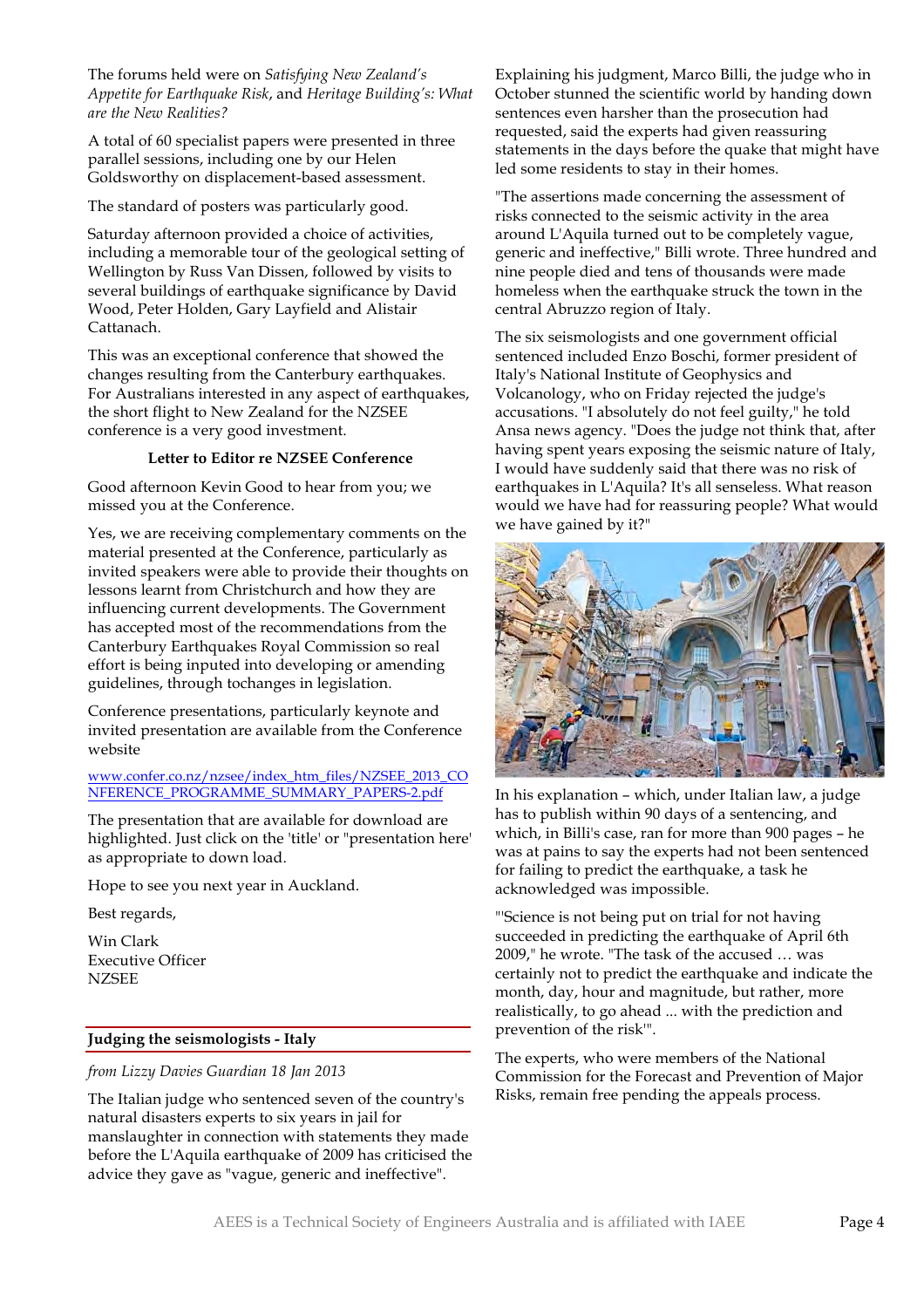#### **Delay installing Adelaide seismograph**

Professor Milne, father of modern seismology, first proposed in 1895 that a seismograph should be established at Adelaide. It was finally ordered and delivered in 1907 but sat in the Adelaide vault for 15 months while politicians fiddled before it was inaugurated.

We are so impatient today!

#### **Hazard analysis - Australian natural gas pipeline**

*Ed: During a routine trawl of the web, the following report was found and the editor thought that some of the assumptions were interesting.*

http://www.apa.com.au/media/175530/ywl%20preli minary%20hazard%20analysis.pdf

I had to share this with you, perceptions of earthquake hazard obviously vary from person to person. The figures are available on the public record but are not in the report].

Due to the potentially hazardous nature of natural gas, NSW pipelines are classified 'potentially hazardous' by the NSW Department of Planning.



**Figure 1** Historical earthquakes within ~50km of Young NSW from 1901 to 2013, altogether 152 events with  $MI \geq 3$ .

The Department requires a Preliminary Hazard Analysis (PHA) to be prepared in accordance with the requirements of Hazardous Industry Planning Advisory Paper (HIPAP) No. 6: Guidelines for Hazard Analysis (Reference 1) and for the risk to be evaluated and compared with their risk criteria, as specified in their HIPAP No. 4: Risk Criteria for Landuse Planning.

1 Ground movement. Earthquakes account for about 5% of all historical incidents could potentially cause a failure of a pipeline due to the high forces involved. *Earthquakes are not particularly common in this area* and steel pipelines have been shown to be very resistant to failure in these circumstances.

2 The frequencies used for all below ground gas piping and for all pipelines installed as per AS2885 (Reference 5) requirements are based on incident statistics between 1988 and 1992, *gathered by the European Gas Pipeline Incident Data Group (EIGPIDG)*.

**Figure 2** Tennant Ck NT gas pipeline, after the earthquakes on 22 January 1988 (below).



Discussion. Even though *many of the assumptions in this PHA are conservative*, the results show that the risk associated with the gas pipeline is very low. The most stringent risk criteria, as required by the NSW Department of Planning, are adhered to.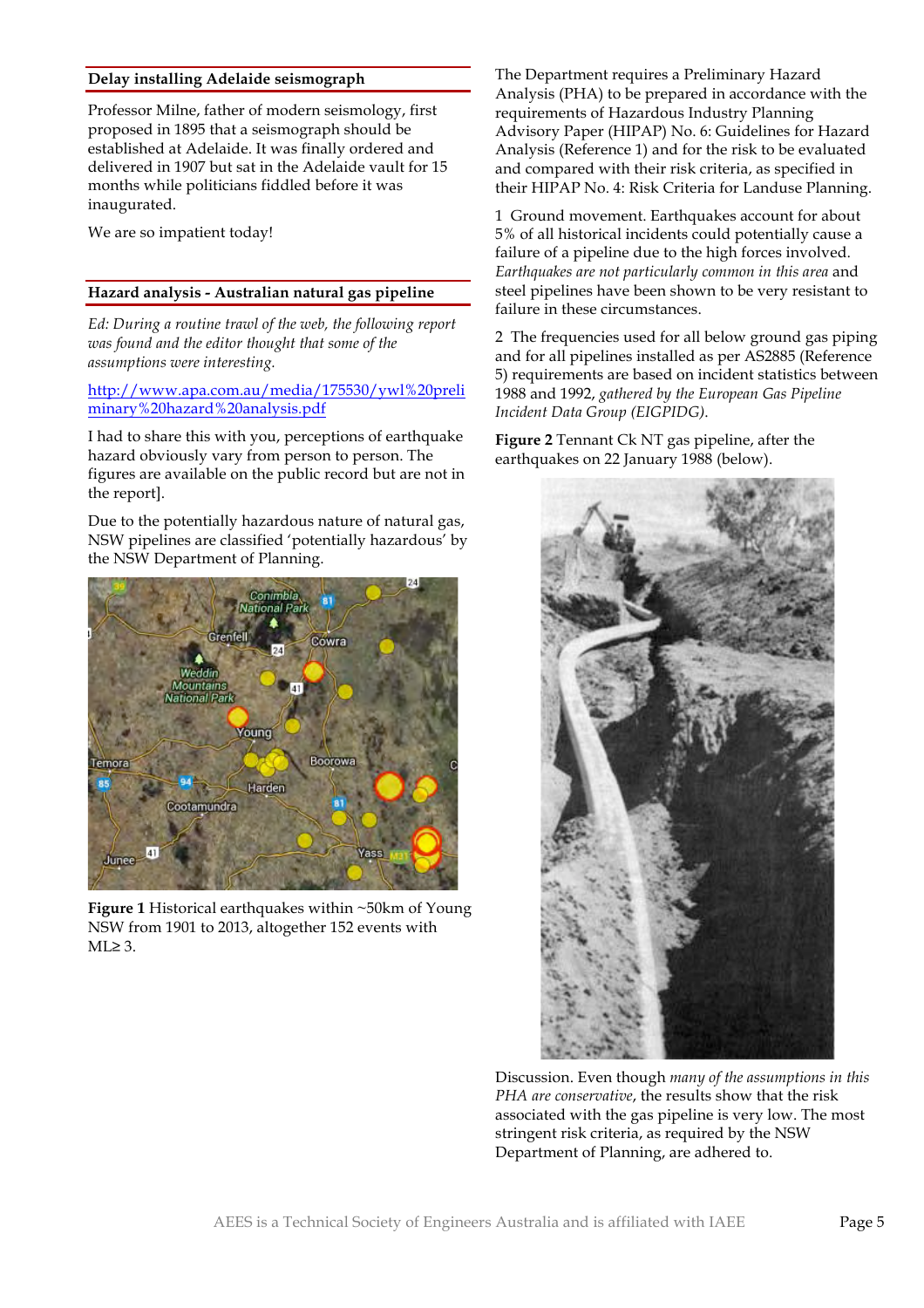#### **Letter to Editor - Scholarships**

Dear Colleague,

Please find below information about the Advanced Master Course in Structural Analysis of Existing Buildings, Monuments and Historical Constructions (call 2).

I kindly invite you to disseminate this information to anybody who could be interested in applying.

#### **SCHOLARSHIPS FOR THE ADVANCED MASTERS IN STRUCTURAL ANALYSIS OF MONUMENTS AND HISTORICAL CONSTRUCTIONS**

Applications for the Advanced Masters in Structural Analysis of Monuments and Historical Constructions, approved by the European Commission within the framework of the Erasmus Mundus Programme, are opened up to May 20, 2013 (call 2).

This Master Course is organized by a Consortium of leading European Universities/Research Institutions in the field, composed by University of Minho (coordinating institution, Portugal), the Technical University of Catalonia (Spain), the Czech Technical University in Prague (Czech Republic), the University of Padua (Italy) and the Institute of Theoretical and Applied Mechanics of the Czech Academy of Sciences (Czech Republic). The course combines the most recent advances in research and development with practical applications.

A significant number of scholarships, ranging from 3500 to 13000 Euro, are available to students of any nationality.

The SAHC leaflet can be downloaded at www.msc-sahc.org/upload/docs/Leaflet\_low.pdf

Please find full details on the MSc programme, as well as electronic application procedure, on the website www.msc-sahc.org

Yours sincerely,

Paulo B. Lourenco

Course Coordinator

Editor of the International Journal of Architectural Heritage: Conservation, Analysis, and Restoration

#### **Conferences**

**3 July 2013 Quantitative Risk Assessment in Geotechnical Engineering - One Day Short Course.**

Wednesday 3rd July 2013, 9am - 5pm, Romfords, Tamaki Yacht Club, Auckland

Course information: This one day short-course starts by reviewing basic probability theory and introduces the idea of treating geotechnical engineering properties as random variables. To investigate the relia-bilityof geotechnical designs, a variety of risk assessment tools of varying complexity are at our disposal.

www.nzgs.org/branch/meetings\_item.htm?id=180

**11 - 14 August 2013** 23rd International Geophysical Conference & Exhibition 2013 'Eureka Moment' (ASEG-PESA2013), which will be held in Melbourne, Victoria, Australia.

Website: www.aseg-pesa2013.com.au

**20 - 23 November 2013** the 19th NZGS Symposium "Hanging by a Thread – Lifelines, Infrastructure and Natural Disasters". Queenstown, New Zealand.

www.nzgs13.co.nz/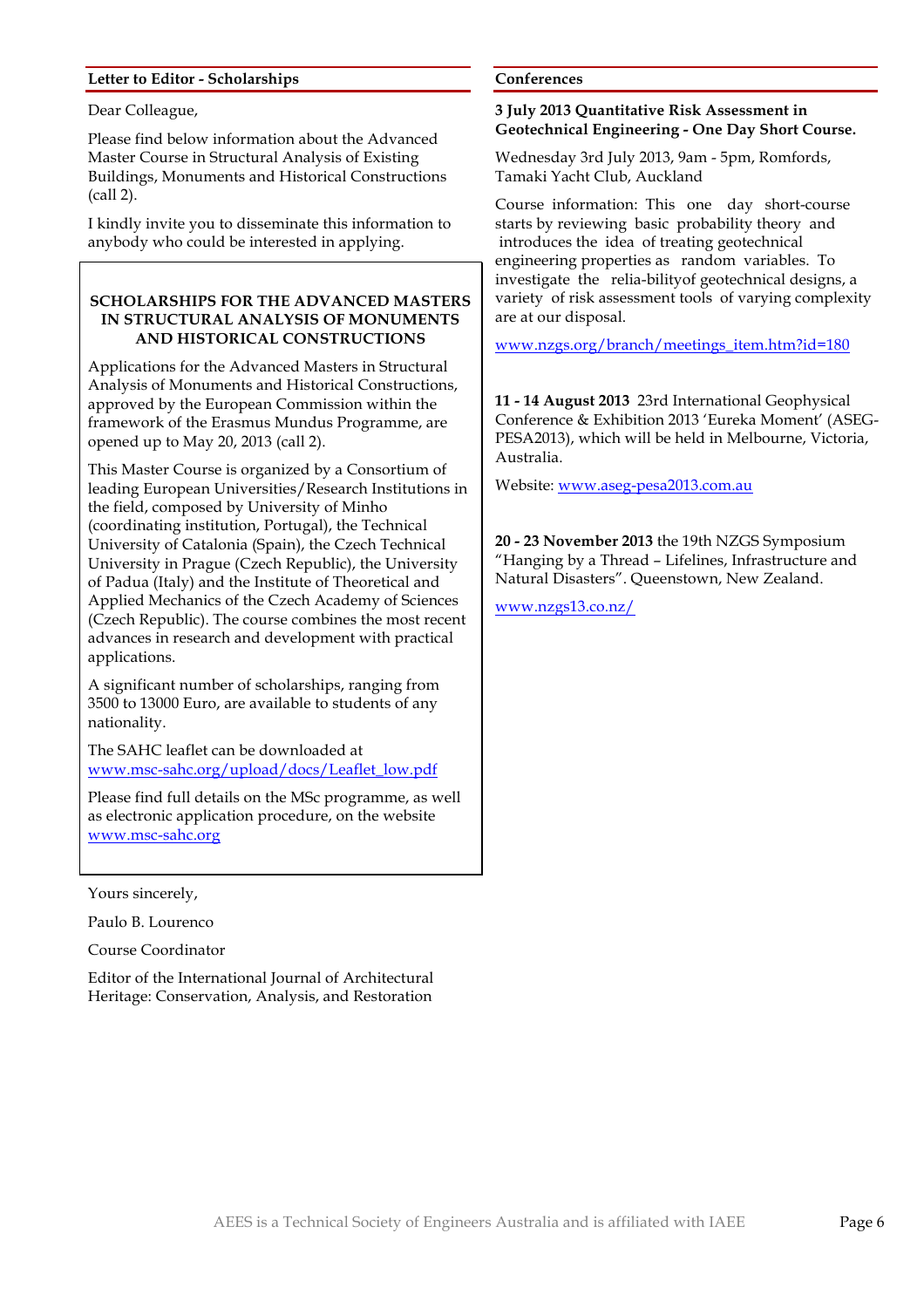## **Canada – Magnitude 5 earthquake**

*This article has been partly extracted from the Daily Observer and National Post by Ryan Paulsen at the Daily Observer and Katrina Clarke and Allison Cross at the National Post.*

Two earthquakes shook eastern Ontario and Quebec Friday morning, rattling buildings and nerves as far away as Barrie, Toronto and Waterloo.

AEES Newsletter editor Kevin McCue recently returned from a visit to Ontario just in time "Our host reports from London, Ontario that he was busy and didn't feel the earthquake."

The epicenter of the magnitude 5.2 earthquake was the Shawville area (see map). The Natural Resource Canada automated reporting centre originally labelled it a 4.8 quake located in Braeside, Ontario, the NRC Earthquakes Canada web site was soon updated to show the quake centred approximately 20 km northeast of Shawville, QC. An aftershock minutes later measured magnitude 4.1.

Sounds like low-flying helicopters, noisy trucks or military exercises accompanying the shaking, awoke some and drove others out of their houses.

In Pembroke, students at Highview Public School were evacuated for approximately 30 minutes as a precaution, while students and staff at Our Lady of Sorrows in Petawawa took shelter beneath desks until the tremors subsided. No injuries and no damage to school property anywhere to be seen.

At the municipal level, staff checked infrastructure, bridges, roads, buildings and such, but there were no damage reports. Petawawa Mayor Bob Sweet reported no damage or injuries by late afternoon.

Officials at the Municipality of Shawville report that staff conducted full inspections of township infrastructure and buildings, and reported no structural damage, although some residents called in reporting minor damage to things in their own homes.



One story reported: The last time a magnitude 5 earthquake hit central Canada was in 1944 when the Ontario-New York border near Cornwall was rocked by a quake with a magnitude of 5.8, and before that, a quake hit Temiscamingue along the Ontario-Quebec border in 1935, measuring 6.1.

Another story reported "The area of western Quebec where Friday's quake was centered is an area of persistent seismicity." Cindy Ebinger, Professor of earth and environmental sciences at the University of Rochester said there had been foreshocks over the past week — smaller temblors that foreshadowed Friday's larger event. Another quake of magnitude 5.0 occurred about 50 east of Shawville on June 23, 2010. That event was felt in western New York as well.

John Ebel, director of the Weston Observatory at Boston College, said the same seismic area was home to a magnitude 6.2 quake in 1935. That one caused the collapse of a railroad embankment and some structural damage.

Ebel said he wouldn't expect anything of that nature from Friday's event. "A magnitude 5 is right at the threshold at which damage starts. There could be chimney damage, cracked plaster, things being knocked off shelves. I would not expect anything major like building collapses."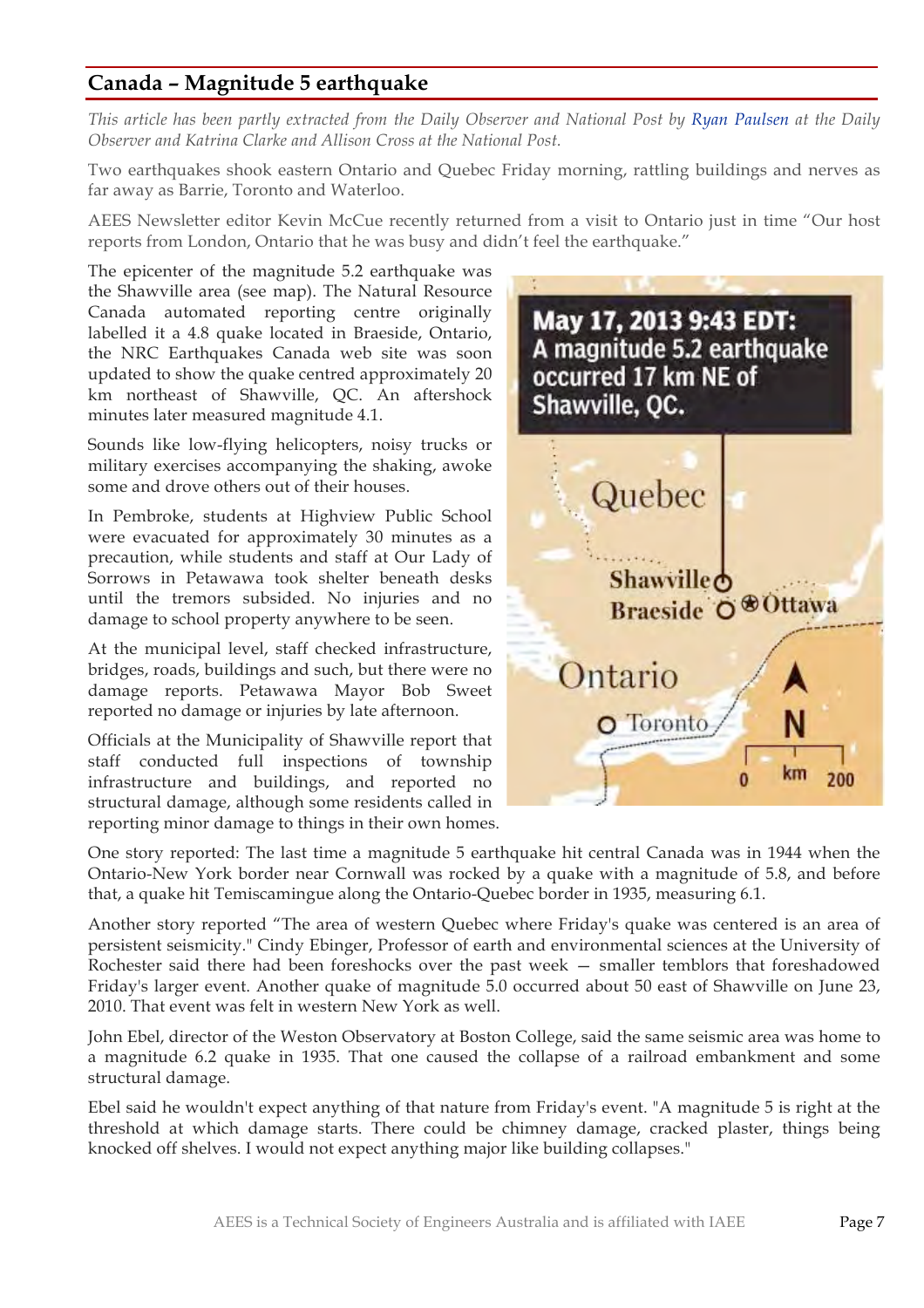Earthquakes generally occur where tectonic plates collide, as is the case of the San Andreas fault in California. But according to information on the website of the U.S. Geological Survey, the Western Quebec seismic zone is different. There are no plate boundaries there. Instead, the seismic zone is laced with known faults, but numerous smaller or deeply buried faults remain undetected. Even the known faults are poorly located at earthquake depths.



Accordingly, few, if any, earthquakes in the seismic zone can be linked to named faults. It is difficult to determine if a known fault is still active and could slip and cause an earthquake. As in most other areas east of the Rockies, the best guide to earthquake hazards in the Western Quebec seismic zone is the earthquakes themselves," the USGS post said.

*Ed – sounds like an Australian scenario earthquake! I thought it was also interesting they still use analogue seismograms in Canada.*

## **Geelong Vic earthquake**

### **01 May 2013, 16:41 UTC, 144.5E, 38.1°S, 11km deep**

A magnitude 3.1 earthquake near Geelong at 2.41am local time was widely felt in Geelong but caused little damage. People throughout the city reported hearing a low rumble.

A garage in Grovedale ended up with multiple cracks across the floor. "There are all these cracks, it is like a road map, they are running in all directions," the property owner said. A Lovely Banks resident said the quake unnerved him. "The windows rattled (and the) whole house was shuddering. It felt like a massive truck had tipped over in front of my place. The floor moved backwards and forwards, causing me to lose my balance."

The epicentre computed by the ES&S Seismology Research Centre was in Corio Bay, about 15 km east of Geelong.

Other recent earthquakes felt in the area include a 4.5 magnitude earthquake 100km south-east of Melbourne that was felt in parts of Geelong on March 18, 2009. Residents in Belmont, Grovedale, Waurn Ponds and Jan Juc all reported feeling the quake about 4.30pm; and on March 6, Geelong was rocked by a magnitude 4.6 tremor in Gippsland.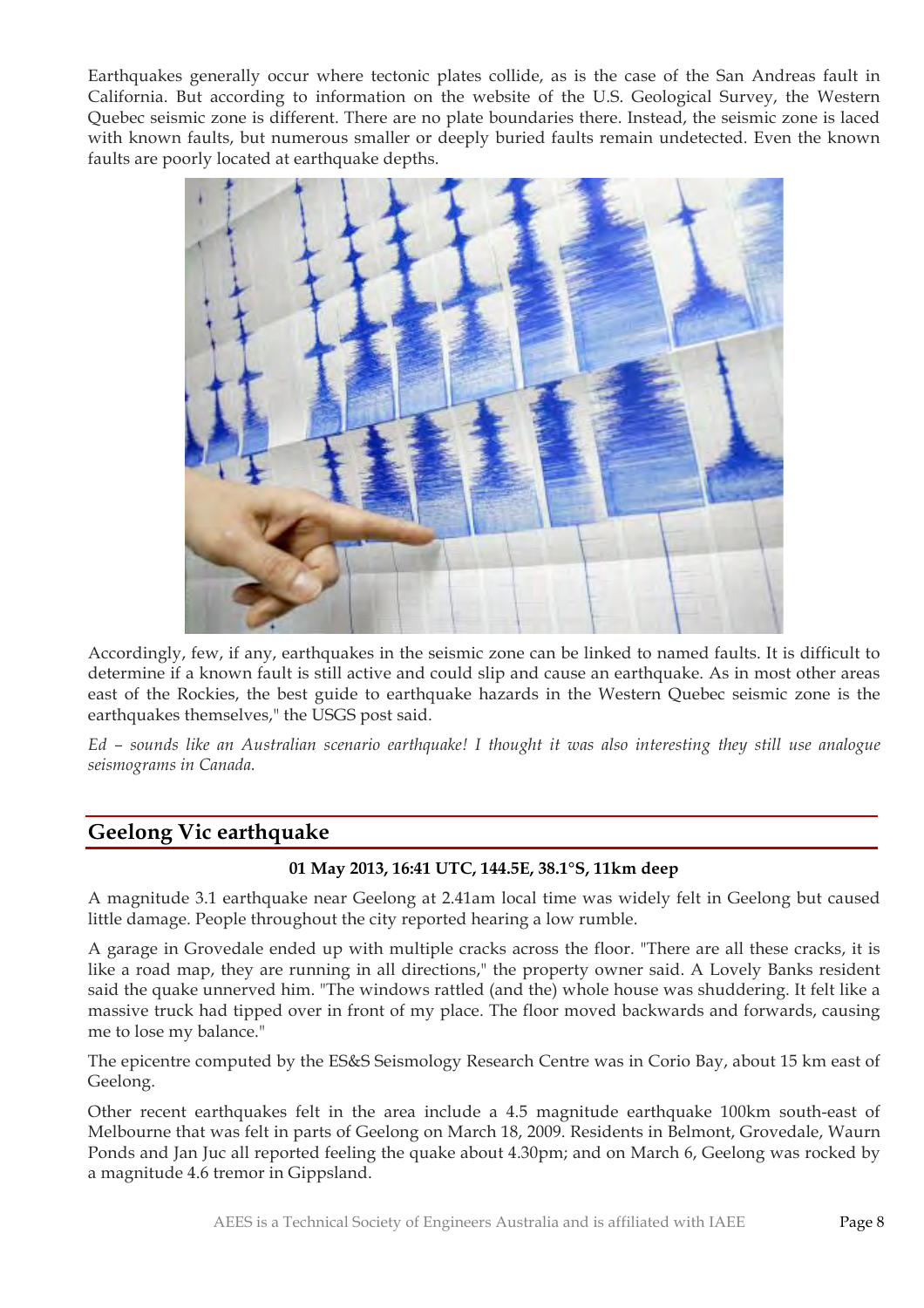## **Great earthquake in Russia's Far East**

#### **Okhotsk 2003-05-24 at 05:44 UTC, Magnitude Mw8.3**

The World's greatest earthquake so far in 2013 occurred at ~600km depth in Russia's Far East, causing no damage and, naturally, no tsunami.

MOSCOW (AP) — A great earthquake on Friday hit Russia's Far East with tremors felt as far away as Moscow, about 7,000 kilometers (4,400 miles) west of the epicenter.

Marina Kolomiyets, spokeswoman for Obninsk's seismic station of the Russian Academy of Sciences, told The Associated Press the epicenter was in the Sea of Okhotsk, east of the Russian coast and north of Japan. She said the quake registered 8.0 on the Richter scale.



**Figure 1.** Epicentre from the EMSC.

Emergency agencies in the Far East issued a tsunami warning for Sakhalin and the Kuril islands, but lifted it soon afterwards.

The U.S. Geological Survey quickly updated its original magnitude estimate of 8.2 to 8.3. The epicenter was in the Kuril-Kamchatka arc, one of the most seismically active regions in the world.



**Figure 2.** Focal mechanism of the earthquake from the USGS. Slip was on a vertical fault oriented NNE or a horizontal fault striking WNW. The first motion on the P-wave at Australian continental stations should be a dilatation, good chance to check the station polarities.

Russian news agencies reported that residents of Petropavlovsk-Kamchatsky on the Kamchatka peninsula in the Okhotsk Sea felt the tremors for about five minutes. Residents ran out of buildings. School children were evacuated.

Tall buildings shook in Moscow, prompting people to evacuate buildings across the city. Tremors are rare in Moscow, the last remembered instance was in 1977, caused by the 90km deep, magnitude 7.5, Vrancea earthquake in Roumania.

Russian news agencies reported strong tremors felt across Siberia and others report it was felt in Japan.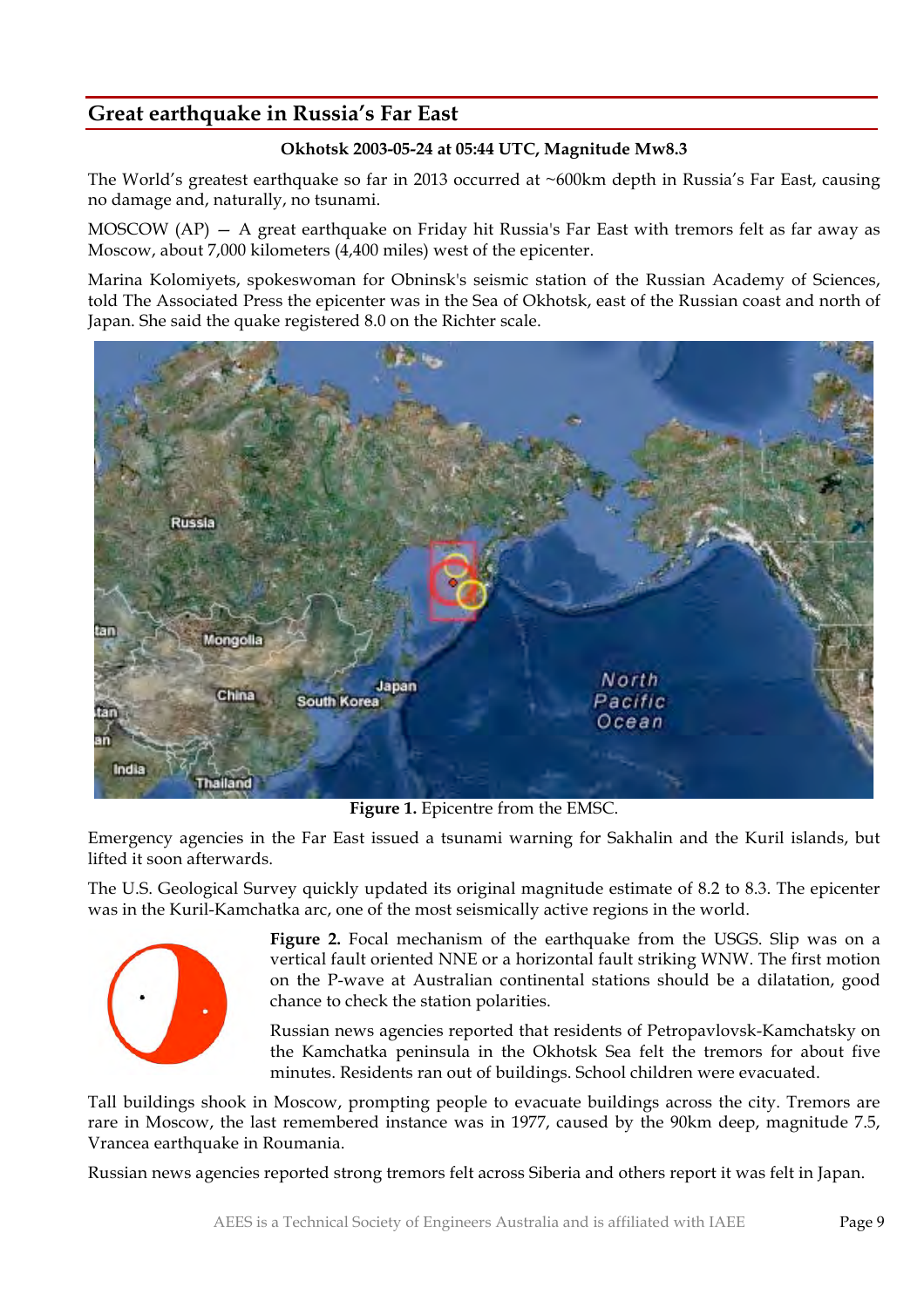## **Australian Earthquakes March to May 2013**

This past quarter was very quiet in Australia earthquake-wise, the largest event only ML 3.7.

**Table:** Earthquakes in the Australian region, magnitude 2.5 or greater, located by Geoscience Australia, the ES&S Seismology Research Centre and PIRSA (the latter solutions show no seconds in time).

| <b>UTC</b> Date<br>dd/mm/yy | <b>UTC Time</b> | Latitude  | Longitude | <b>Depth</b><br>(km) | <b>ML</b> | <b>Approx.</b> location      |
|-----------------------------|-----------------|-----------|-----------|----------------------|-----------|------------------------------|
| 03/03/13                    | 21:36:12        | $-32.38$  | 119.28    |                      | 3.4       | NE of Hyden, WA.             |
| 03/03/13                    | 13:25:24        | $-32.29$  | 119.25    | 10                   | 2.5       | NE of Hyden, WA.             |
| 03/03/13                    | 09:27:39        | $-32.41$  | 119.05    | 10                   | 2.6       | NE of Hyden, WA.             |
| 03/03/13                    | 09:26:41        | $-32.32$  | 119.16    | 10                   | 2.6       | NE of Hyden, WA.             |
| 05/03/13                    | 06:37:12        | $-30.65$  | 117.43    | 4                    | 2.7       | N of Koorda, WA.             |
| 07/03/13                    | 00:25:44        | $-33.05$  | 152.06    | $\theta$             | 2.5       | Offshore Newcastle, NSW.     |
| 08/03/13                    | 21:59:20        | $-21.74$  | 122.23    | 10                   | 3.4       | SE of Marble Bar, WA.        |
| 11/03/13                    | 10:32:34        | $-19.86$  | 133.89    | 13                   | 3.7       | SW of Tennant Creek, NT.     |
| 15/03/13                    | 04:40:02        | $-22.76$  | 127.69    | 10                   | 3.6       | W of Lake Mackay, WA.        |
| 20/03/13                    | 23:14:46        | $-17.63$  | 123.37    | 10                   | 3.1       | SW of Derby, WA.             |
| 21/03/13                    | 04:08:54        | $-25.58$  | 127.74    | 10                   | 2.9       | SE of Warakurna, WA.         |
| 24/03/13                    | 11:48:39        | $-27.72$  | 111.09    | 10                   | 2.9       | W of Kalbarri, WA.           |
| 25/03/13                    | 07:53           | $-38.65$  | 140.70    | 25                   | 3.2       | South of Portland, Vic.      |
| 26/03/13                    | 18:07:02        | $-33.02$  | 120.89    | 15                   | 3.0       | W of Salmon Gums, WA.        |
| 27/03/13                    | 23:35           | $-33.43$  | 136.96    | $\overline{7}$       | 3.0       | Cowell, SA.                  |
| 27/03/13                    | 14:10:13        | $-25.001$ | 116.76    | 10                   | 2.5       | NW of Meekatharra, WA.       |
| 30/03/13                    | 13:22:36        | $-37.21$  | 142.67    | 11                   | 2.8       | NW of Ararat, Vic.           |
| 05/04/13                    | 12:20           | $-42.1$   | 145.5     | 5                    | 3.2       | Near Queenstown, TAS.        |
| 08/04/13                    | 09:39:07        | $-29.19$  | 116.77    | $\boldsymbol{0}$     | 2.5       | E of Morawa, WA.             |
| 12/04/13                    | 09:49:06        | $-21.30$  | 120.47    | 20                   | 3.3       | E of Marble Bar, WA.         |
| 14/04/13                    | 22:20:30        | $-38.44$  | 144.88    | 9                    | 2.8       | Rye, Vic. (largest of swarm) |
| 14/04/13                    | 12:59:59        | $-38.39$  | 144.84    | 6                    | 2.5       | Rye, Vic.                    |
| 20/04/13                    | 01:34:20        | $-28.61$  | 119.86    | 18                   | 2.6       | NW of Leonora, WA.           |
| 22/04/13                    | 21:02           | $-33.26$  | 139.05    | 12                   | 2.9       | Near Hallett, SA.            |
| 25/04/13                    | 12:13:45        | $-31.20$  | 118.86    | 6                    | 2.5       | NE of Westonia, WA.          |
| 29/04/13                    | 06:32           | $-42.7$   | 148.3     | $\sqrt{5}$           | 2.6       | East of Tasmania             |
| 30/04/13                    | 08:23:14        | $-27.80$  | 120.61    | 8                    | 2.7       | Near Leinster, WA.           |
| 01/05/13                    | 19:41           | $-30.38$  | 136.75    | $\boldsymbol{0}$     | $3.5$     | * Near Olympic Dam, SA       |
| 01/05/13                    | 16:41           | $-38.1$   | 144.5     | 11                   | 3.1       | Corio Bay, Vic.              |
| 02/05/13                    | 17:27:35        | $-36.75$  | 120.70    | $10\,$               | 3.4       | Offshore SE of Albany, WA.   |
| 03/05/13                    | 17:10:31        | $-33.77$  | 120.71    | 12                   | 2.8       | SW of Munglinup, WA.         |
| 05/05/13                    | 06:31:20        | $-27.86$  | 120.52    | $\mathbf{0}$         | 2.7       | Near Leinster, WA.           |
| 07/05/13                    | 21:48           | $-26.21$  | 132.16    | 5                    | 3.3       | Ernabella, SA.               |
| 13/05/13                    | 20:44:52        | $-31.69$  | 122.83    | $\boldsymbol{0}$     | 2.8       | NE of Norseman, WA.          |
| 13/05/13                    | 11:08           | $-29.2$   | 150.8     | 5                    | 3.3       | Ashford, NSW.                |
| 17/05/13                    | 15:11:06        | $-30.62$  | 117.46    | $\overline{4}$       | 3.3       | N of Koorda, WA.             |
| 20/05/13                    | 05:14:04        | $-29.143$ | 116.745   | 15                   | 2.5       | E of Morawa, WA.             |
| 22/05/13                    | 15:48           | $-25.7$   | 151.1     | 4                    | 2.8       | Mundubbera, Qld.             |
| 22/05/13                    | 10:47:38        | $-34.396$ | 117.066   | $\mathbf{0}$         | 2.6       | Frankland River, WA.         |
| 24/05/13                    | 01:51:37        | $-30.646$ | 117.411   | 5                    | 2.9       | N of Koorda, WA.             |
| 24/05/13                    | 01:39:36        | $-30.614$ | 117.421   | $\boldsymbol{0}$     | 2.7       | N of Koorda, WA.             |

\* mining induced seismic event – not strictly an earthquake